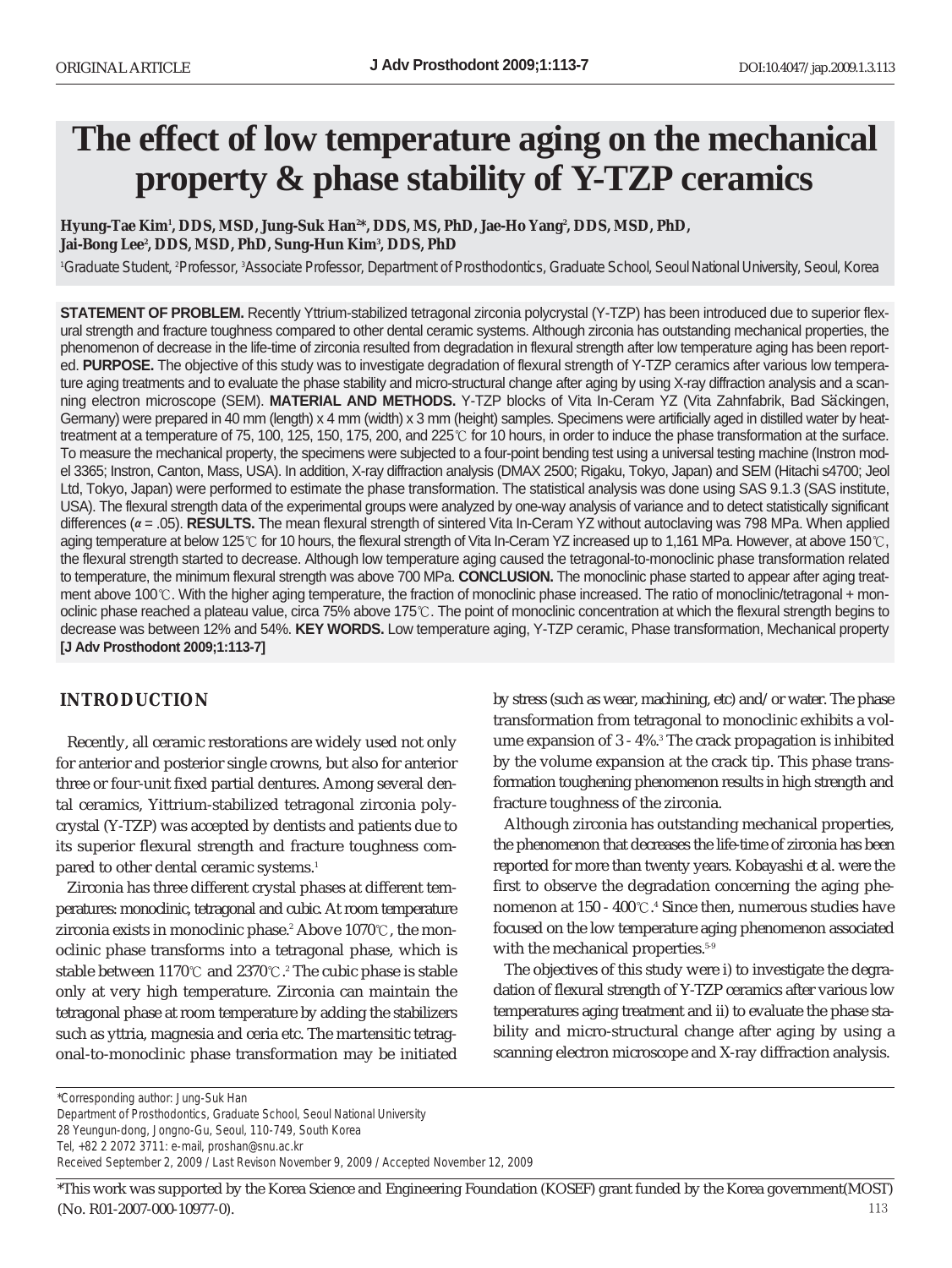## **MATERIAL AND METHODS**

#### **Preparation of specimens**

Y-TZP blocks of Vita In-Ceram YZ (Vita Zahnfabrik, Bad Säckingen, Germany) were fully sintered according to manufacturer's recommendations. The fully sintered blocks were cut into the size of 41 (length)  $\times$  5 (width)  $\times$  4 mm (height) approximately. Then the blocks were divided into 8 groups, 10 specimens for each. All specimens were polished with 6  $\mu$ m diamond paste, followed by 1  $\mu$ m for 10 minutes at 3 kg load, then annealed in a porcelain furnace at a temperature of 1200℃. The purposes of the polishing were to remove all surface residual stresses, to round chipped corners of the specimens, and to eliminate any cracks from inherent material defects. The annealing process can remove any monoclinic phase on the surface of specimens during specimen preparation procedures. Final size of the specimens was 40  $\pm$ 0.2 (length)  $\times$  4  $\pm$  0.1 (width)  $\times$  3  $\pm$  0.1 mm (height).

#### **Low temperature aging**

For a constant boiling of the specimens, the Autoclave reactor (ECO solution, Seoul, Korea) was used. Specimens were artificially aged in distilled water by heat-treatment at a temperature of 75, 100, 125, 150, 175, 200, and 225℃ for 10 hours in order to induce the phase transformation at the surface.

#### **Flexural strength**

To measure the mechanical property, the specimens were subjected to a four-point bending test using a universal testing machine (Instron model 3365, Instron, Canton, Mass, USA) at a crosshead speed of 0.5 mm/min. The load to failure of the specimens was recorded in Newton (N), and the flexural strength was calculated in mega Pascal (MPa). To estimate the reliability and variability of strength, the Weibull modulus (m) was calculated. It was obtained from the slope of the curve generated by plotting  $\ln[\ln 1/(1-Pf)]$  against  $\ln\sigma$ .

The following equation was used to calculate the flexural strength.<sup>10</sup>

$$
\sigma(4-point) = \frac{6P}{2bd^2}(\frac{L_1 - L_2}{2})
$$

Where P is the load at failure,  $L_1$  and  $L_2$  are the outer and inner span length respectively. b is the specimen's breadth, and d is the specimen's height. In this study,  $L_1$ : 30 mm,  $L_2$ : 10 mm, b: 4 mm, and d: 3 mm.

#### **X-ray diffraction analysis**

To measure the crystalline phase fraction, X-ray diffraction (DMAX 2500; Rigaku, Tokyo, Japan) was carried out. The specimens were placed in the holder of a diffractometer and scanned by using Cu-K $\alpha$  radiation ( $\lambda = 1.54056\text{ Å}$ ) at a diffraction angle change from 25° to 40°. Step size of 0.02° and scan speed of 1 degree per minute were used to determine the peak position and composition. Peaks from the XRD output were compared with library data and the monoclinic/tetragonal phase ratio  $X<sub>m</sub>$  was calculated using the following equation, as described by Garvie and Nicholson.<sup>11</sup>

$$
X_{\infty} = \frac{I_{m(111)} + I_{m(111)}}{I_{m(111)} + I_{m(111)} + I_{n(111)}}
$$

Where Ij{*h k l*} is the area of the {*h k l*} peak of the phase j measured by XRD. The X-ray penetration depth is around  $5 \mu m$ .<sup>12</sup>

#### **Scanning electron microscopy**

The image of surface grains of each subgroup was analyzed by a scanning electron microscope (Hitachi s4700, JEOL, Tokyo, Japan). Photographs were taken at magnifications of  $\times$  15.0 k,  $\times$  30.0 k. The specimens were coated with a 15 nm gold layer prior to observation in order to make their surface conductive.

#### **Statistics**

The statistical analysis was done using SAS 9.1.3 (SAS institute, Cary, USA). The flexural strength data of the experimental groups were analyzed by one-way analysis of variance to detect statistically significant differences ( $\alpha = .05$ ).

## **RESULTS**

#### **Flexural strength**

Mean 4-point flexural strength value, standard deviation, and Weibull modulus (m) of Vita In-Ceram YZ are listed in Table I. The mean flexural strength of sintered Vita In-Ceram YZ without autoclaving was 798 MPa. The specimens autoclaved at 125℃ for 10 hours had the highest flexural strength of 1161 MPa.

Weibull statistics indicated that the Weibull modulus (m) was ranged from 6 to 33 (Table I).

Fig. 1. showed the porous microstructure and grain size of Vita In-Ceram YZ. The average grain size of 0.5  $\mu$ m was measured using the linear intercept method. The gap among the grains became definite in the groups autoclaved at 150 and 225℃ for 10 hours, compared to the specimen without autoclaving.

## **X-ray diffraction analysis**

The peaks from the X-ray diffraction analysis were compared with the library data, which is the X-ray diffraction standards file (17-0923) on zirconium oxide. The results from X-ray diffraction analysis of the specimens without autoclaving revealed only the tetragonal phase. However, the X-ray diffraction analysis for the other groups indicated that they had various ratio of tetragonal and monoclinic phase related to the temperature applied. The major peaks of the tetragonal phase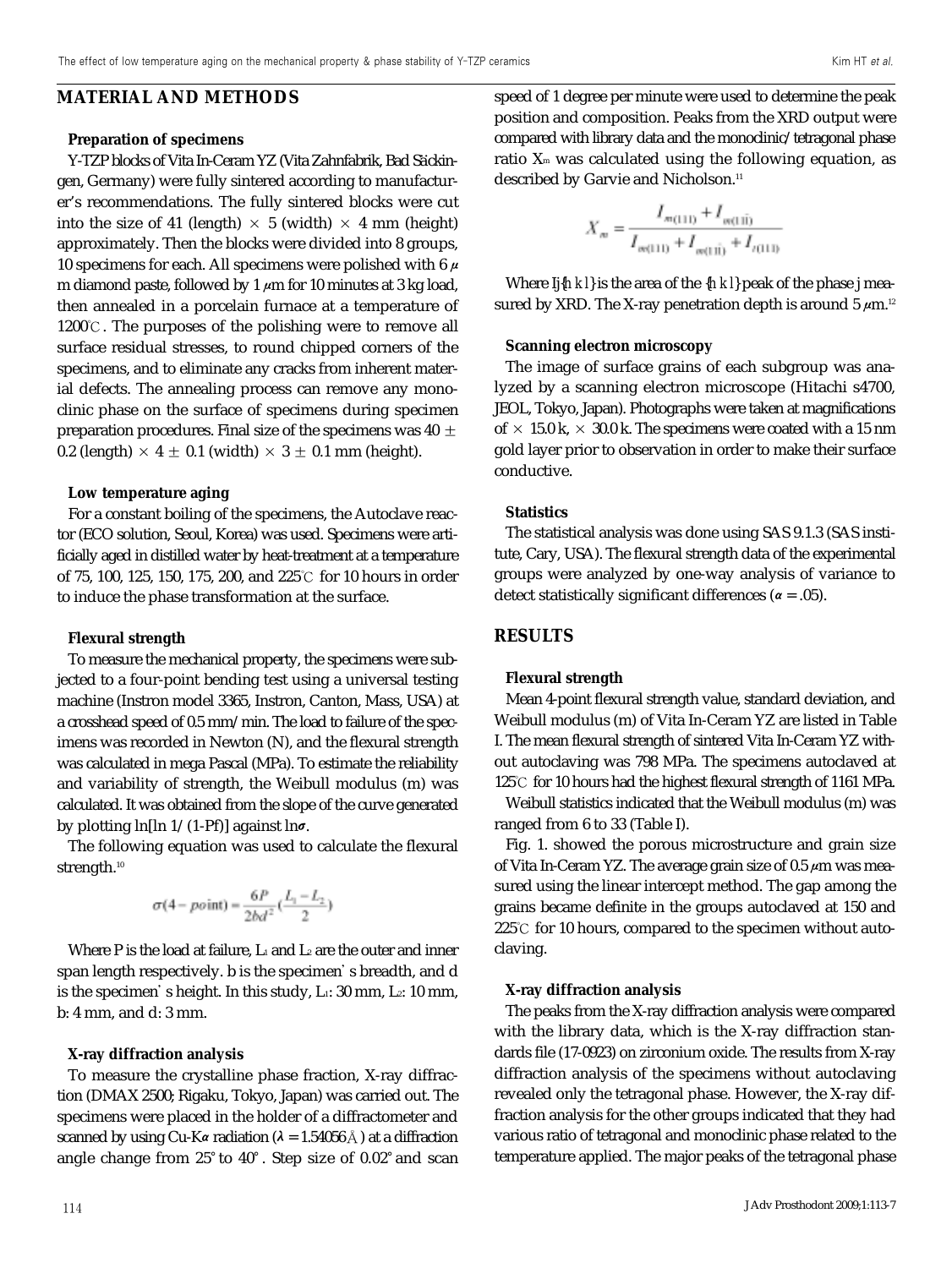| <b>Table I.</b> Flexural strength and Weibull modulus (m) of Vita In-Ceram YZ |  |         |  |
|-------------------------------------------------------------------------------|--|---------|--|
|                                                                               |  | _______ |  |

|       |                                                           | Mean 4-point      | Weibull |  |
|-------|-----------------------------------------------------------|-------------------|---------|--|
| Group |                                                           | flexural strength | modulus |  |
|       |                                                           | in MPa (SD)       | (m)     |  |
|       | A Vita In-Ceram YZ                                        | 798 (96)          | 9       |  |
|       | (room temperature, 20°C)                                  |                   |         |  |
| B     | Vita In-Ceram YZ (75°C 10 h)                              | 1025 (134)        | 8       |  |
|       | C Vita In-Ceram YZ $(100^{\circ}C 10 h)$                  | 1047 (110)        | 10      |  |
| D     | Vita In-Ceram YZ $(125^{\circ}C10h)$                      | 1161 (196)        | 6       |  |
| E     | Vita In-Ceram YZ $(150^{\circ} C 10 h)$                   | 932 (93)          | 11      |  |
| F     | Vita In-Ceram YZ (175°C 10 h)                             | 880 (22)          | 33      |  |
|       | G Vita In-Ceram YZ $(200^{\circ} \text{C } 10 \text{ h})$ | 824 (60)          | 14      |  |
|       | H Vita In-Ceram YZ (225°C 10 h)                           | 722 (38)          | 21      |  |

Scanning electron microscopy (SEM) analysis

of Vita In-Ceram YZ in the range from 25 degree to 40 degree  $2\theta$  were 30.18, 34.62, and 35.18 degree. Also, those of the monoclinic phase were detected at 28.16 and 31.4 degree. The dominant peak was the tetragonal phase at 30.18 degree. The relative intensities of the tetragonal and monoclinic phase changed with various materials and autoclaving temperature. The monoclinic phase concentration (by % weight) was calculated from the relative intensity of the tetragonal and monoclinic peaks using the equation proposed by Garvie and Nicholson.

Fig. 2. shows the relationship between the ratio of monoclinic/tetragonal + monoclinic phase and various temperatures. And, Fig. 3. reveals the relationship between the flexural strength and monoclinic phase concentration of Vita In-Ceram YZ. The monoclinic phase started to appear after aging treatment above 100℃. The fraction of monoclinic phase increased as the aging temperature became higher. The ratio of monoclinic/tetragonal + monoclinic phase reached a plateau value, circa 75% above 175℃.

## **DISCUSSION**

The data of flexural strength, monoclinic/tetragonal + monoclinic ratio, and microstructure of fractured surface indicated that the mechanical property of Y-TZP ceramic varied after low temperature aging.

Flexural strength increased from room temperature to 125℃, and at a temperature of 125℃, the flexural strength was the highest. After that, it started to decrease. This result was different from that of the previous studies. In the previous studies, low temperature aging did not reduce the flexural strength of zirconia or the degradation of strength was dependent on the aging temperature and time.<sup>5-9,13,14</sup> The temperature applied to low temperature aging varied with the studies. Cales *et al*. 13





(A) Vita In-Ceram YZ without autoclave aging, original magnification × 30.0 k (B) Vita In-Ceram YZ with autoclave aging at 150℃ for 10 hours, original magnification  $\times$  30.0 k (C) Vita In-Ceram YZ with autoclave aging at 225°C for 10 hours, original magnification  $\times$  30.0 k



**Fig. 2.** X-ray diffraction pattern of Vita In-Ceram YZ after aging process at different temperatures.



**Fig. 3.** Graph of the flexural strength and monoclinic phase concentration of Vita In-Ceram YZ.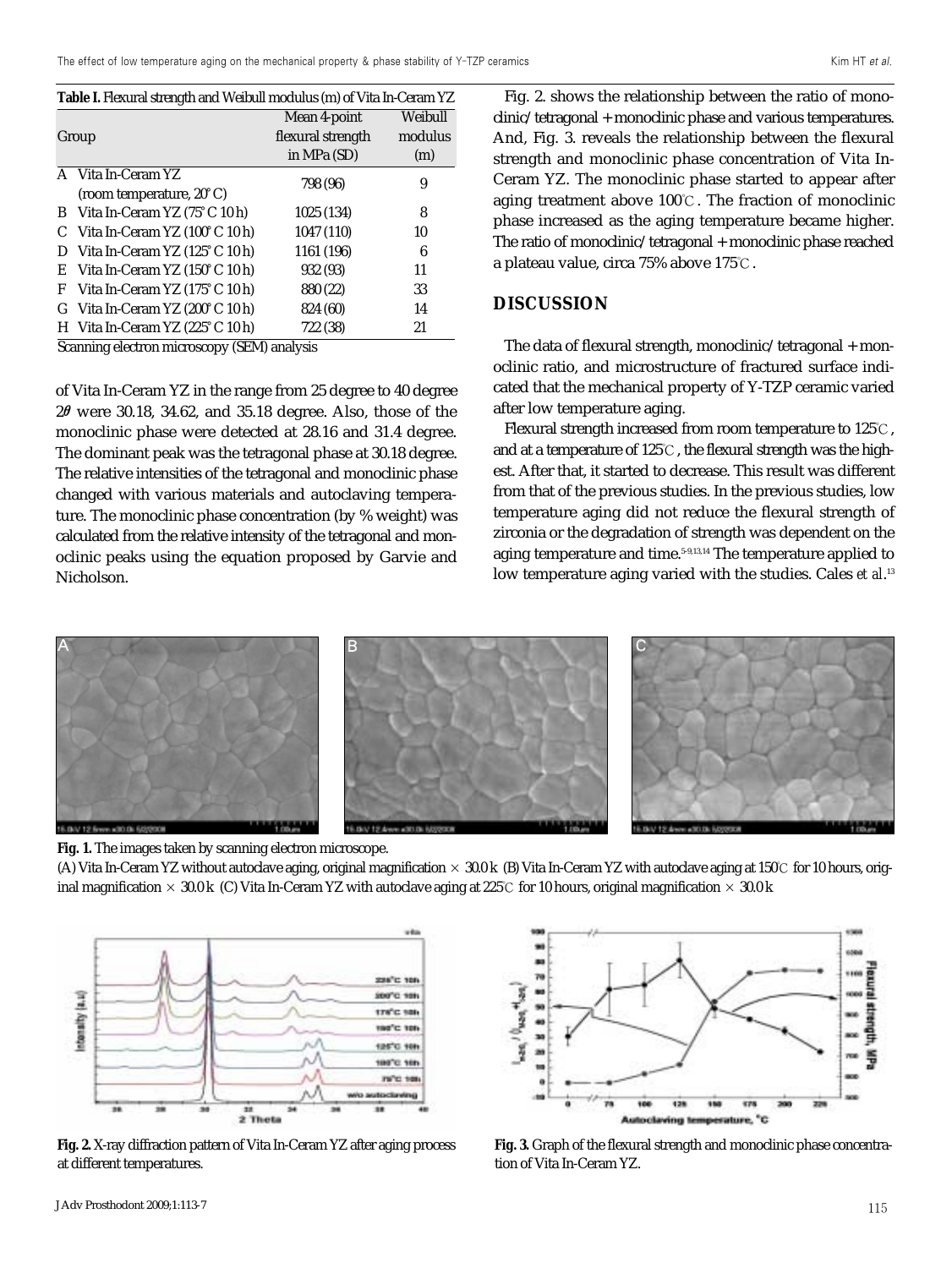applied 37℃, and Shimizu *et al*. <sup>14</sup> used above 100℃ for aging temperature. In the study that low temperature aging treatment did not reduce the flexural strength, the temperature applied to the aging treatment was relatively low. In fact, 37℃ is a lower temperature than that applied in the other studies and can not cause degradation of Y-TZP in a short time.15

Chevalier *et al*. <sup>16</sup> investigated the time-dependent aging changes on Y-TZP. The authors reported that the higher the temperature and dwell duration, the higher the transformation rate and it could be related to the overall grain size. As the size of tetragonal grain increased, the stability began to diminish. In this study, the specimens were aged at various temperatures for 10 hours. Aging at 134℃ for 1 hour is theoretically similar to 3 - 4 years *in vivo*. 5,17,18 So, the experimental condition may approximately correspond to a long period of time. Chevalier *et al.<sup>5</sup>* found that aging at 130℃ after 7 hours, for a monoclinic content higher than 30%, the nucleation rate reached a saturation level. In the present study, the flexural strength was higher in the group autoclaved at 125℃ for 10 hours than the group without aging. These results revealed that monoclinic concentration to some extent provides the increase of flexural strength. At first, the tetragonal-to-monoclinic phase transformation is initiated at the surface of Y-TZP. And, when the amount of monoclinic phase was small, the change of grain size and physical property was insignificant.15 On the contrary, the residual stress diminishes and the volume expansion by the phase transformation inhibits the crack propagation.<sup>2</sup> This phenomenon may be related to the increase of flexural strength. However, when the saturation in monoclinic phase is reached at the surface, the phase transformation then proceeds into the bulk of the Y-TZP ceramic.<sup>9</sup> Under this condition, internal flaws can be critical, and the degradation of the flexural strength occurs. Nevertheless, further reduction of the flexural strength was not observed below 700 MPa. The strengths were still higher than those of other dental ceramic systems, and those were above the value of occlusal force reported by the previous studies.<sup>19</sup> Therefore, the strengths of Vita In-Ceram may be sufficient for allowing reliable use for crown and fixed partial denture in the posterior region.

Ceramics have a wide variability of strength due to the flaws and micro cracks inside. The Weibull modulus (m) is related to the flaw-size distribution.<sup>20</sup> In order to get the reliability of experimental data, it is important to investigate the mean flexural strength and to estimate the Weibull modulus (m). Thus, in the study concerning ceramics, the Weibull modulus was calculated. While low m value corresponds to a wide flaw-size distribution and large error range, high m value corresponds to a narrow flaw-size distribution and outstanding reliability.20,21 Most ceramics are reported to have 'm' values in the range of 5 to 15.<sup>22</sup> In the present study, Vita In-Ceram has'm'values in the range of 6 to 33. These facts indicate that they have great structural reliability.

Three-point bending test is the standard method for estimating the flexural strength of dental ceramics. However, in this study, 4-point bending test was performed to reflect the flaws and defects in specimens thoroughly. The 4-point bending test develops lower level of shear force in the specimen compared to the 3-point bending test.<sup>23</sup>

X-ray diffraction analysis indicated that the flexural strength was increased until up to 12% of monoclinic concentration. The flexural strength decreases remarkably above 125℃ aging temperature, At the same time, monoclinic concentration increases sharply from 12% to 75%. Further study is needed to determine the critical amount of monoclinic phase at which the flexural strength begins to fall.

It was reported that the tetragonal-to-monoclinic transformation proceeds from the external to the internal of Y-TZP ceramic.9 Therefore, it can be assumed that tetragonal-to-monoclinic phase transformation begins to proceed from the external to the internal when the amount of monoclinic increases sharply. Images taken by SEM showed that the transformation from tetragonal to monoclinic phase during low temperature aging procedure begins to make rapid progress between at 125℃ and at 150℃. Low temperature aging caused the fractured surface of Vita In-Ceram YZ to reveal an "orange peel" like texture.<sup>24</sup> This means that each grain was pushed out of the surface and the roughness of surface increased due to low temperature aging. This change of surface may lead to the degradation of mechanical property of Y-TZP ceramics. Previous low temperature aging studies have also attributed decreased strength to phase transformation in Y-TZP ceramics.<sup>5,6,8</sup> Due to the difficulty of performing the X-ray diffraction analysis on depth deeper than the first  $5 \mu m$ , another method such as AFM is necessary for more precise analysis.<sup>5</sup>

In clinical situations, fractures of veneer and/or interface between veneer and core happen more frequently than those of including core generally.<sup>25</sup> Therefore, flexural strength exceeds 700 MPa even after low temperature aging may not guarantee that this result would be effective in the clinical situation. In order to make the condition similar to clinical situation, it is strongly recommended to design an improved experimental model loaded repeatedly vertical and lateral with the force applied to the veneer/core specimens after low temperature aging.

## **CONCLUSION**

- 1. Low temperature aging produced the positive and negative effects on the mechanical properties of Y-TZP ceramics depending on the temperature applied.
- 2. When applied aging temperature at below 125℃ for 10 hours, the flexural strength of Y-TZP ceramics increased. However, at above 150℃, the flexural strength started to decrease.